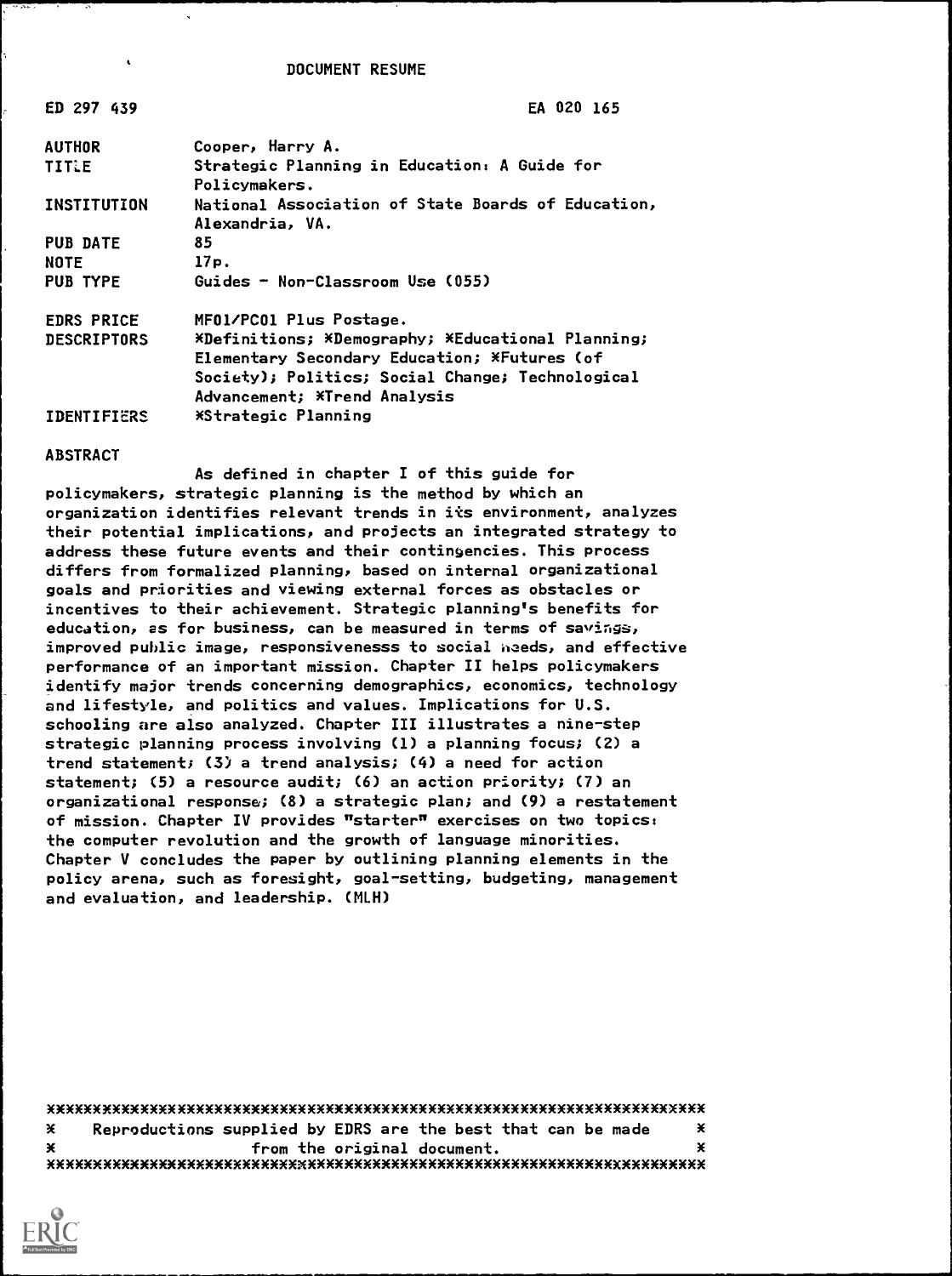バ ED297439

 $\mathbf{V}_\mathbf{r}$  ,

 $\mathcal{D}$ 

02016

, U.S. DEPARTMENT OF EDUCATION Office of Educational Research and Improvement EDUCATIONAL RESOURCES INFORMATION<br>CENTER (ERIC)

This document has been reproduced as received from the person or organization originating it,

O Minor changes have been made to improve reproduction Quality

Points of view or opinionsstated in thisdocu ment do not necessarily represent official OERI positron or policy

"PERMISSION TO REPRODUCE THIS MATERIAL HAS BEEN GRANTED BY

llahas

TO THE EDUCATIONAL RESOURCES INFORMATION CENTER (ERIC)."

# Strategic Planning in Education:

# A GUIDE FOR POLICYMAKERS

BY HARRY A. COOPER

A Publication of the National Association of State Boards of Education 701 North Fairfax Street Alexandria, Virginia 22314

FRIC 2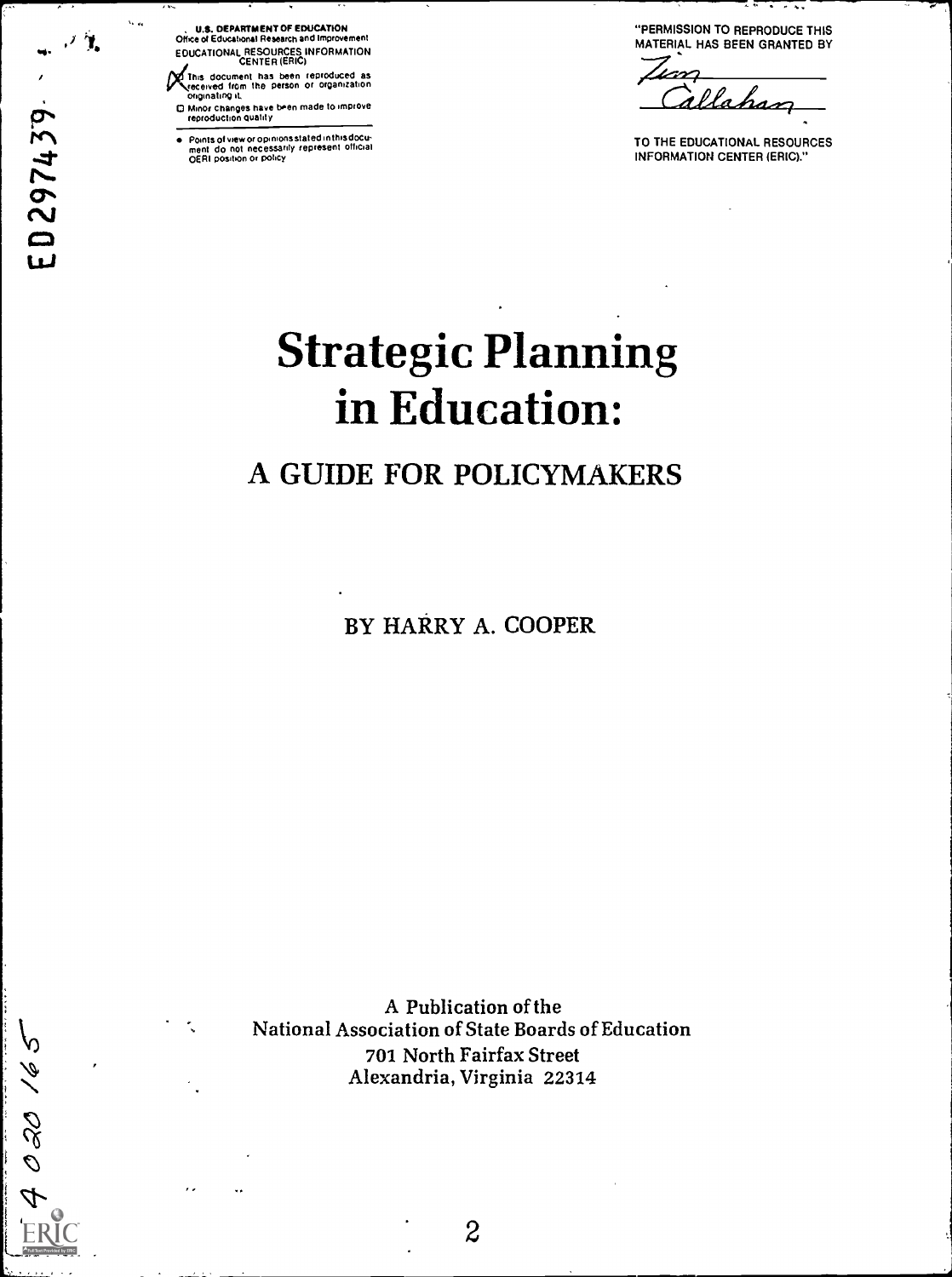### ACKNOWLEDGMENTS;

 $\ddot{\phantom{a}}$ 

 $\sim 1$ 

Ġ

 $\ddot{\phantom{a}}$ 

St

I.

 $\mathbb{C}^n \times \mathbb{R}^n$ 

The National Association of State Boards of Education gratefully acknowledges the state board chairmen who generously participated in the 1984 Leadership Conference at Breckenridge, Colorado. Their thoughts and experiences gave us a basis for this publication.

We extend appreciation to Dr. George Wilkinson, United Way of America, for his central role in facilitating the Leadership Conference, to Harry Cooper for writing and editing this publication, and to Terri Perun for her support in its development and completion.

©1985

National Association of State Boards of Education

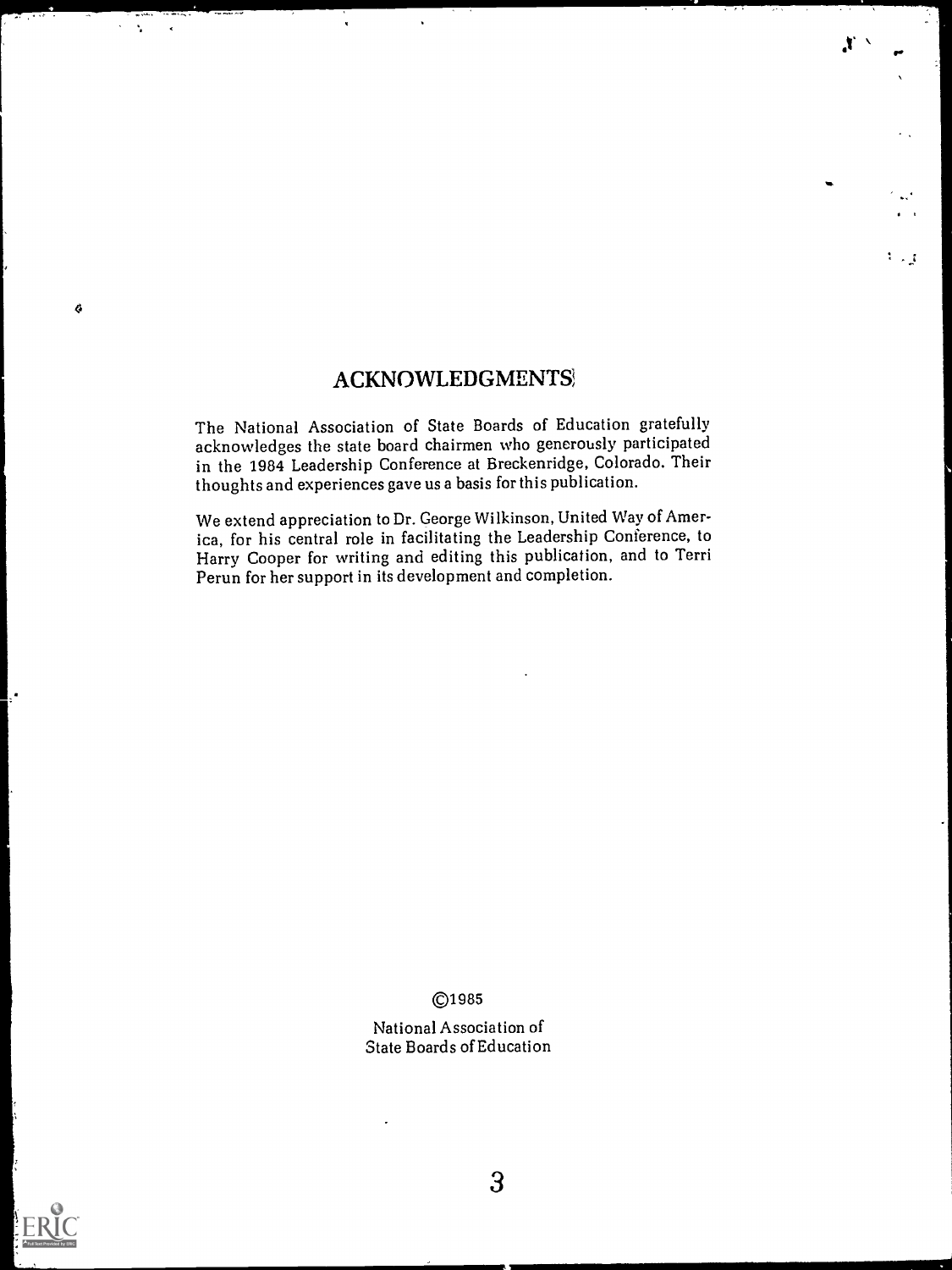# TABLE OF CONTENTS

 $\sqrt{2}$ 

 $\bullet$ 

ERIC

 $\mathcal{L}^{\mathcal{L}}$ 

 $\overline{A}$ 

| Scanning Our Environment for<br>$_{\rm II}$                                  |
|------------------------------------------------------------------------------|
| III. Working with Strategic Planning  6                                      |
| IV. Two Starter Exercises: Computer<br>Technology and Language Minorities  8 |
|                                                                              |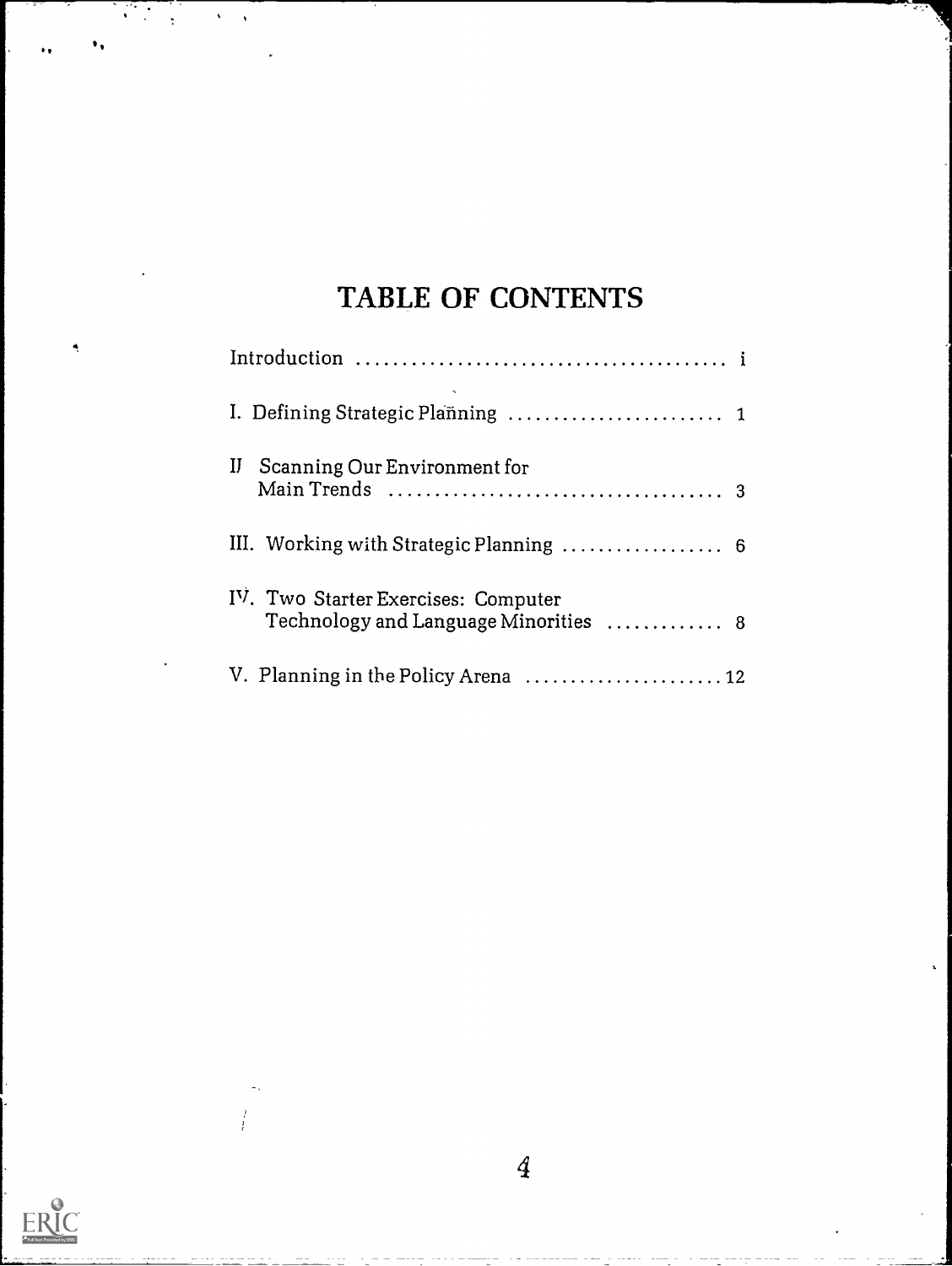# I. DEFINING STRATEGIC PLANNING

Our society, it is fair to say, has become preoccu- pied with the future. The business of spotting new trends has now become a trend itself. Such organizations as Futures Group, Forecasting International, tions as Futures Group, Forecasting International, more broadly a question is framed, the less likely it<br>Westrend Group and the World Future Society are will be to have a single answer. Remember: those<br>flourishing. Several social change the tightening relationship of economic and political life, world interdependency, the mounting supply of statistical information and sophisticated political.<br>means to analyze it - all these have contributed to Strategic planning is no exception to all of this -<br>the boom in the future. Businesses are seeking to the boom in the future. Businesses are seeking to the jump in a fiercely competitive world. Our interest and values is crucial to clear-sighted planning. What as individuals is equally keen. Whether inspired by strategic planning can do is outline. It with and manmillenial hopes or fears  $-$  the promises of technology or the spectre of depletion or destruction  $-$  we look

of all who claim otherwise. However, barring natural then tr<br>or man-made catastrophes, which have always been words: or man-made catastrophes, which have always been history-changing forces, there is much that we do know with some assurance. For instance, we know<br>that our population is undergoing a profound aging; that minorities of all kinds will soon constitute onethat minorities of all kinds will soon constitute one-<br>third of our youth; that the role of women at home implications, and projects an integrated<br>and work is changing dramatically, affecting both strategy to address these jobs and the family; that new high-technologies are<br>revolutionizing production and also contributing to the shift towards a service economy; and that the politics of the future will be marked by special interests competing for scarce resources. All these trends, which we will discuss at some length in the second standard plans chapter, have important implications for education; consideration? chapter, have important implications for education; most of them we can begin planning fcr today.

Yet in every discussion of the future, we must be vigilant in defining our terms and scrutinizing our draw on an impressive array of data and method, forces primarily as obstacles or incentives to their<br>often end up with very different scenarios. Take the achievement. The process is often formal and the issue of cultural diversity, for example. Are we becoming more diverse and demanding correspondingly more varied goods and services, in a phenomenon organization. that has been called "demassification"? Or is mass Strategic planning reverses this emphasis. It beproduction and communication making us more uniform, in both developed and less developed nations, as many observers believe? The answer, if there is one, depends on definition of terms (who is "we"?), framing of the problem (what should be considered

as "culture"?), data to be considered (statistical or anecdotal? economic, sociological, or psychological?), and the values and prejudices of the forecaster. The will be to have a single answer. Remember: those and those who frame the questions we pose of the future often control the debate. Planning is by nature political.

anxiously ahead to what the future may or may not<br>hold.<br>The future is uncertain, and we must be skeptical have the greatest impact on the organization and<br>not the preachest impact on the organization and Strategic planning is no exception to all of this  $$ frame the problem, clarify assumptions and uncover strategic planning can do is outline, limit, and manage the tricky process of planning for futures. Focusing on an individual organization and its mission, ronment for well-defined trends which promise to have the greatest impact on the organization, and then trace all their possible consequences. In other

> Strategic planning is the met. od by which an organization identifies relevant trends implications, and projects an integrated strategy to address these future events and their contingencies.

Before we examine this definition in detail, let us pose a question which is probably on your mind at this point: How does strategic planning differ from standard planning, and why does it merit special

These are among the trends we feel we know best. there are organizations, it is fair to say that typical Although there are as many types of planning as planning is generated by internal organizational goals and priorities. The typical plan charts a course of action to achieve these goals, accounting for external forces primarily as obstacles or incentives to their product is schematic, documenting and projecting current activity in relation to stated objectives of the

> \*gins with a careful, look at the operating environment of the organization, and proceeds to develop a responsive plan, fitting internal goals and capabilities to external trends. In a sense. then, strategic planning may seem more reactive than standard approaches; it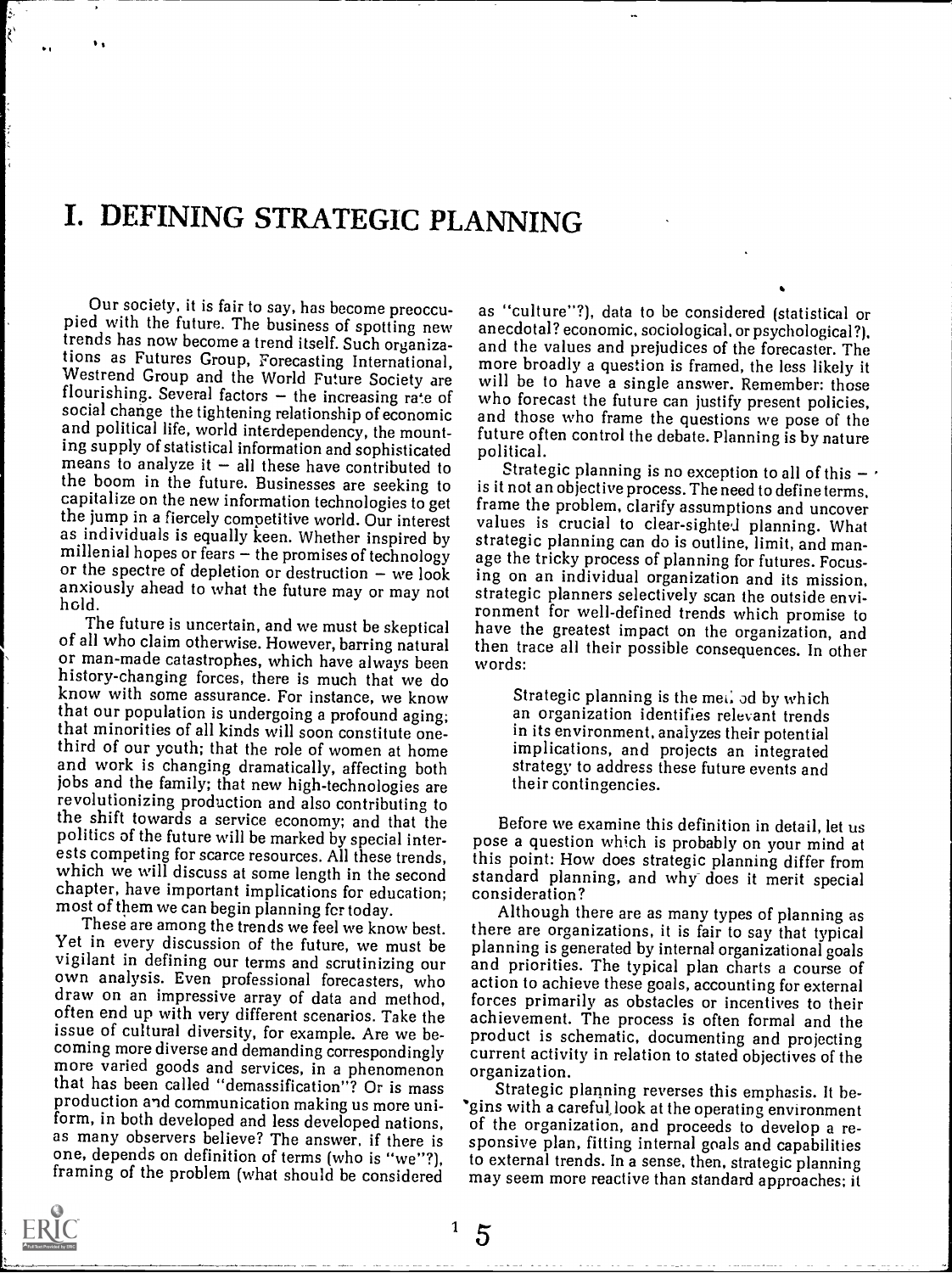accepts the limitations of the environment. In a more important sense, however, strategic planning is proactive: it seeks an educated jump on the future.

If a main focus of typical planning is accountabil ity, the emphasis of strategic planning is foresight. This foresight is achieved through a dynamic, informal process which results in a forward-looking framework of priorities and directions for the organization. When this framework is completed by the more formal processes of management and evaluation (see the final chapter), the result is an effective strategic plan combining foresight with accountability.

general policymaking tool. Yet it was pioneered by businesses seeking to respond to novel, specific concerns. In the late 1960s, projecting that civil rights groups as handicapped, disadvantaged, non-English protest and student unrest would herald broader speaking, and college bound students. Educator, social change and gov changes into their long-range planning. General Electric, an early pioneer, began placing women and minorities in management tracks well before the Equal Employment Opportunity Commission issued guidelines, and thus avoided the less efficient rush to comply which faced other companies. Only a few firms had this foresight. Most industries were also slow to see public environmental concern and the approach of government regulation, with costly results to them in terms of profit and public image.

In recent years, the path from interest group pressure to public concern to media coverge to government action has been well-traveled, making corporate strategic planning somewhat easier. Since the mid-70s, the "foresight" component of business planning has improved. Industries have adopted an "issues management" process (the term was coined in 1975) to monitor every step of the issues pathway and to influence or prepare for each one in advance. Today, many businesses are moving from a rigid framework, in which strategic planning is performed only by a special office or division, to a more integrated approach, employing strategic thinking in all phases of decisionmaking. Used by only a handful of firms five

years ago, a strategic planning process now guide the decisions of over 150 corporations.

 $\blacksquare$ 

Profit, competitive advantage, control of an uneas, relationship with government and the public  $-$  the<sub>s</sub>. motives may seem foreign to the enterprise of educa tion. Yet education does need strategic plannin; today, as badly as bcsiness did fifteen years ago. Th, emphasis and approach may differ, but the needs an similar.

Strategic planning is now emerging as a powerful, government, public support must be actively wo<sub>n</sub><br>teral policymaking tool. Yet it was pioneered by a not assumed. The federal government's changin<sub>k</sub> Perhaps more than with business, our system  $<sub>0</sub>$ .</sub> education is affected by public attitudes. In a time  $<sub>0</sub>$ </sub> tax revolts, shrinking budgets and disaffection witl. government, public support must be actively won role must be watched closely for its effects on sucl, groups as handicapped, disadvantaged, non-English speaking, and college bound students. Educator. their influence increases. More broadly, shifts  $\mathbf{i}_1$ populations, values, leisure, technology and all facet of home and work affect how well schools fulfill thei mission, and how that mission mu, evolve.

Strategic planning for a non-profit enterprise sucl as education does present special challenges. Busines. planning services the overriding goal of corporate health and profit. Education planning, however, mus serve bewildering, often implicit goals, economic social and political. Effective education plannin. must encompass a broad time frame, from short-terr. funding cycles (which have too often been the  $\lim_{k \to \infty}$ of governmental planning) to long-term social need and trends. And education planning must take into account the broad range of social forces which influ ence the mission of public schooling.

Of course, we cannot hope to anticipate or forese everything. But the planning method we will presen. by relating internal needs and goals to external force: is one step towards meeting the challenges ahead. The benefits, for education as for business, can  $\mathbf{b}$ measured in terms of savings, improved public image responsiveness to social needs, and the effective pci formance of an important mission.

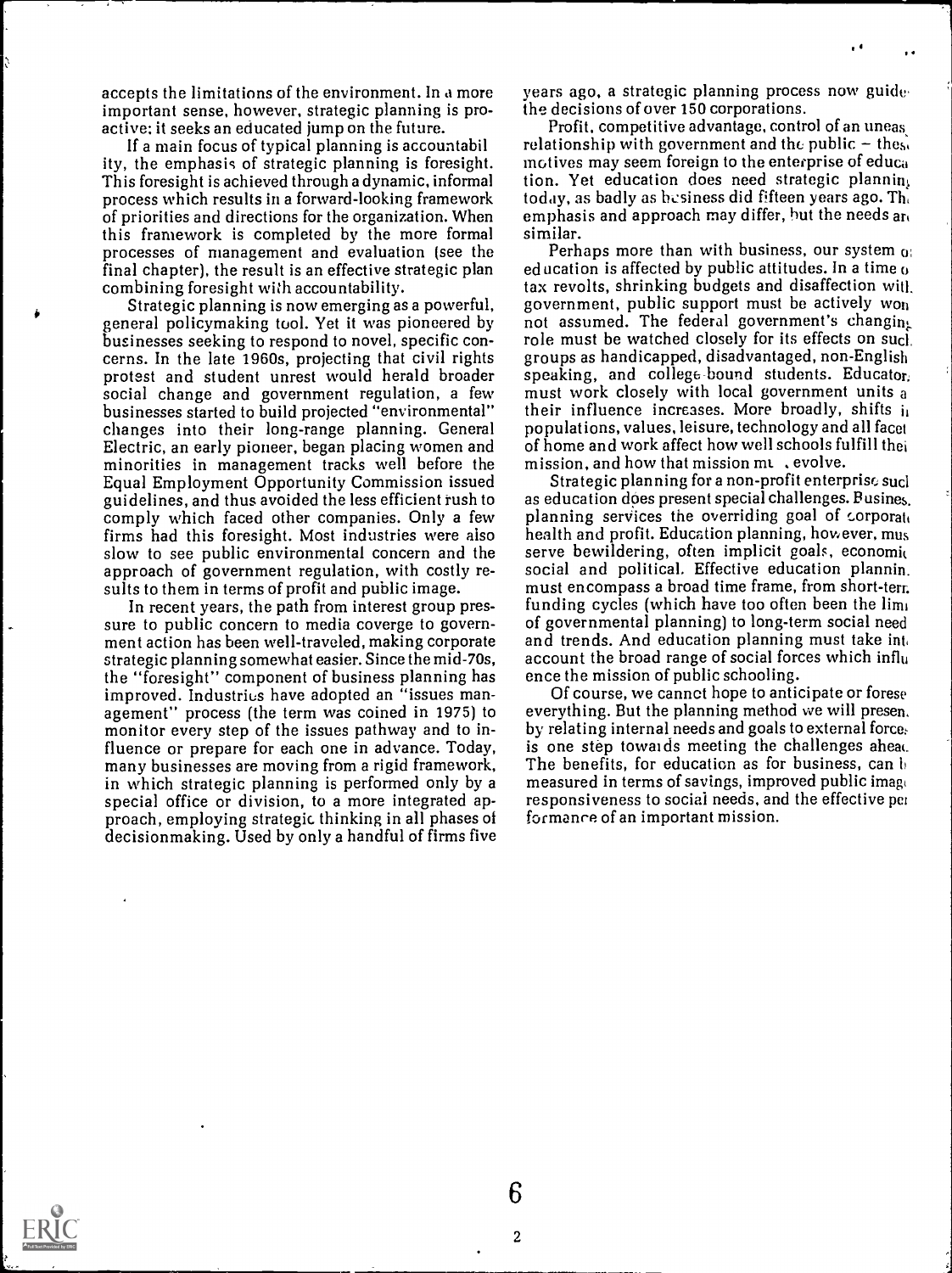# II. SCANNING OUR ENVIRONMENT FOR THE MAIN TRENDS

The first step in effective strategic planning is to explore the broad forces at work in society, which is, after all, the larger context of any particular organization. In this chapter, we will look at the trends which seem most likely to shape American society through and politics and values. the rest of this century and into the next, and their

# ,401\*.  $\#$  DEN  $^{*}$ OGRAPHICS  $^{*}$

### I TRENDS

 $\ddot{\phantom{a}}$ 

It is said that we are a nation of immigrants, an aging nation, a nation on the move. All are true. More than any other factor, shifts and changes in population have defined our country, and will continue to do so.

- The Aging Baby Boom. This great bulge in our population will continue to shape and strain our stitutions as it moves forward in time. **Throws** the '80s, the 35-44 age group will cational opportunity across et grows and grows and grows and socio-economic divisions. gro 40%. Then, starting in 1990, seniors will begin' a rapid rise, probably doubling their numbers between the years 2000 and 2050. They will be the most educated, politically active group of older Americans ever.
- $\bullet$ Minorities. The growth of minorities has not been a "boom," but rather a steadily growing wave. Though Black growth has slowed some-60% over the last ten years. They will probably by bolder our largest minority by 1990. And we are  $\frac{1}{2}$  ma now absorbing our second biggest immigrant. flood ever, largely of Asian and island peoples. By 2000, California and 53 cities will have "minority majorities."
- Mobility. While overall growth of our population is slowing, we are rapidly moving south and west. Those regions grew over 20% in the '70s, and no end is in sight. U.S. News and World Report called it "the most pronounced demographic shift of this era." In addition, the luist in agree<br>flight to suburbs continues unabated, and such will be essential. flight to suburbs continues unabated, and even non-metropolitan areas are showing an increase.
- Youth. We are now starting to feel the small but significant "echo" of the baby boom. The drop in school enrollment is turning around this year for K-4 students, and will refill high

implications for education. Such a discussion could be organized in many ways, given all the interrelationships at work. We will consider the four headings of demographics, economics, technology and lifestyle,

> schools and colleges somewhat in the future, although less in the "frost belt." By 1990, the very young and very old will both be important parts of our population.

### $\blacktriangleright$  IMPLICATIONS

The implications of all this are great. To put it broadly, our major challenge in the years ahead is to provide an increasingly diverse nation with consistent educational opportunity across ethnic, geographic, age

To meet the needs of minorities, we must target programs in early childhood education through precollege education for groups at risk. An unmet challenge for the '80s is to raise Hispanic college enrollment and retention.

wave. Though Black growth has slowed some-<br>what, the Hispanic population is soaring, by are note in relation to industry, government and Adult education will become increasingly important as workers retrain and older citizens exercise our role in relation to industry, government and voluntary organizations, who are currently by far the main providers.

The decisions we make today concerning language education, both English and other languages for all students, will dictate how well we communicate as a be the fairest solution to a politically volatile question.

Facilitating the movement of teachers and resources to regions where they are most needed will be a major challenge. Cooperation between states, for instance, in agreeing on credential transfer for teachers.

In view of the projected upturn in elementary enrollment nationally, areas that have been experiencing declines should evaluate school closing decisions carefully. Another option is "merging" schools with other social services, so that buildings can remain open through sharing.



3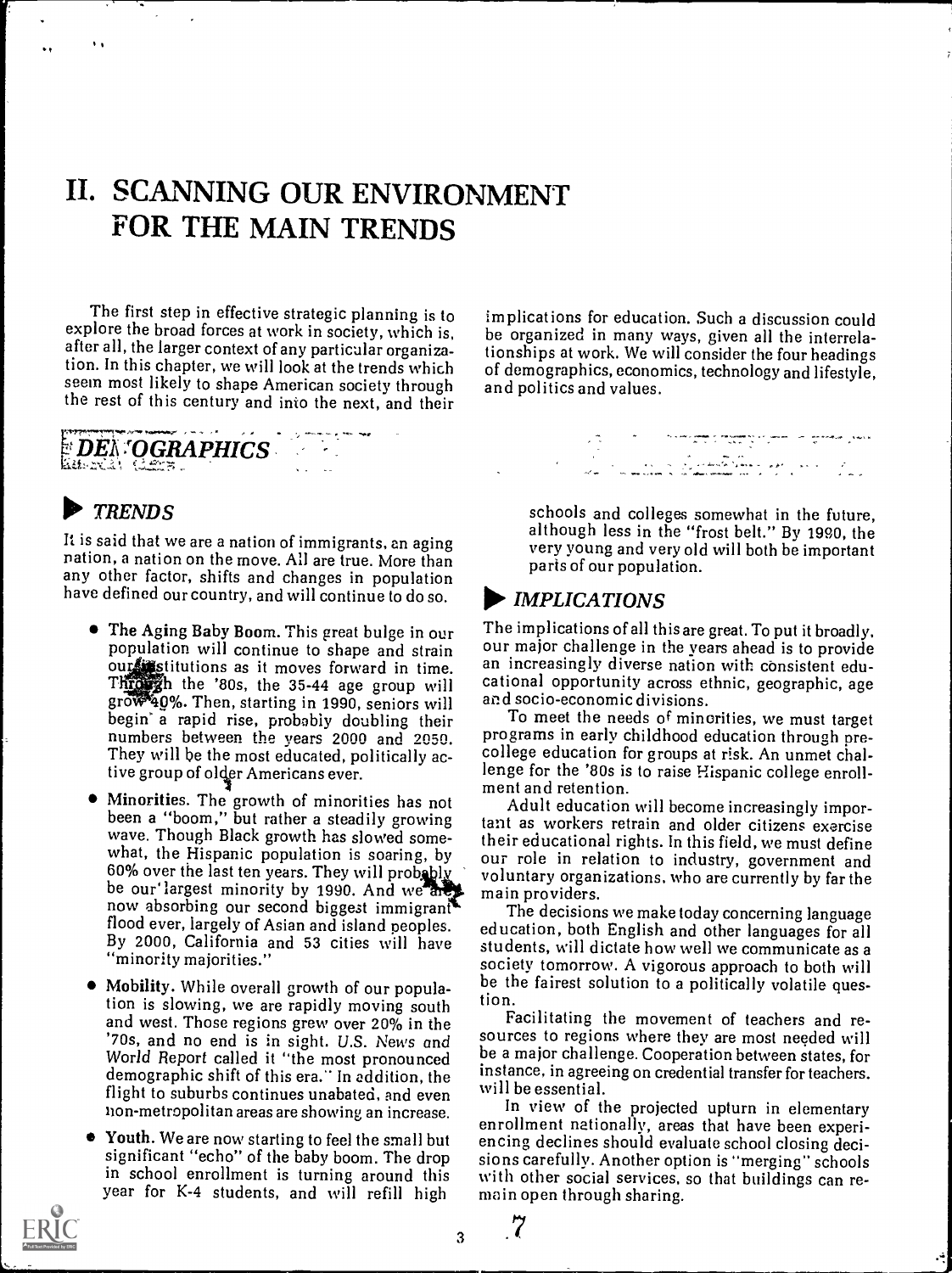# ECONOMICS

### TRENDS

We may not know what will happen to the economy tomorrow, but we are aware of some sobering longterm trends. Most of them are driven by the demographics we have just considered.

- Dependency. As our population ages, the "dependency ratio" - the ratio of active work-<br>ers to retirees - will grow worse. And by and large, young minorities will be supporting an older white population. Thus high poverty rates for Blacks and Hispanics, which have persisted through the 70's and 80's, do not bode well for society as a whole.,
- Women and the Family. The participation of women in the work force will continue to approach the rate for men, and the number of twoearner families will rise accordingly. The number of single-parent families is also up: until action is taken to equal almost half of the children born in 1980 will basically be raised by one parent. This has been true of Black families for years: over 40% of them are female-run. In short: expanded multiple roles for women.
- Retraining the Workforce. Because of demographics, 90% of the 1990 workforce is already on the job, and these workers face major changes and dislocations. First, there is the historic shift from a manufacturing to a service-based economy, which has been underway for some time and may be stabilizing. Second, there are the major effects, as yet unclear, which new technologies will have on both of these sectors.
- Regionalism. As the South and West continue relationship. to post income gains and attract high-technology and energy industries, regional disparities will increase. The deterioration of the urban infrastructure, as well as the older suburbs, will be a major problem  $-$  in overrun Sunbelt cities as well as in the North.
- Internationalization. The era of post-war U.S. primacy, economic and political, is over. The

TECHNOLOGY AND LIFESTYLE

### TRENDS

The epochal high-technology revolution is all around us, yet its future effects, both long- and short-term, are uncertain. There is disagreement about the types of new jobs that will be created and about how far technology will define our lifestyle of the future.

 $\bullet$  Jobs (short-term). The shortage of technical professionals will continue through the 80's. But the revolution in computers and related technologies will produce fewer skilled jobs soaring national debt, the over-valued dollar and the influx of cheaper foreign goods are ii dicators of current and future shift and strai in the international order. Mutual understand ing and agreement must provide the basis fo healthy competition and coexistence.

 $\cdot$  .

### **IMPLICATIONS**

Above all, the "dependency ratio" holds an importai lesson for education. Providing equal education; opportunity for minorities and women in all field, including math and science, is a matter of nation. survival, since these are tomorrow's workers.

The influx of women into the workforce will plac great demands on day care. It will also make recruitii for the lower-paid, lower-status jobs traditional held by women - including teaching - more difficu! until action is taken to equalize pay and benefi

The changing nature of family life  $-$  divorc.  $single-parenting$ , two-earner families - will mal growing up difficult and confusing for many your people. The steadily rising teen suicide rate (no over 5,000/year) is one symptom among many. Con seling, family life education, and schooling and m terials at all levels must reflect these new realities.

Business and industry are well aware of the ne( for an educated workforce, as shown by thousands partnerships with schools now in place. The ch; lenge for education: to be flexible in accepting co laborations and active in fostering them. This con help compensate for math and science teacher sho ages, as well as build a long-term business-education

Viewed nationally, education will have to spond to increasing disparities among regions a between cities and suburbs. The problem will be promote equitable financing within the context limited resources.

Finally, our education system must enter t global community. Understanding world langua; and cultures is crucial for robust intellectual a economic life today.

> than once thought. Most new jobs will be ck cal, janitorial, sales and fast food-related, a many of these will involve low-level interact with a computer. The high technology revoluti in other words, is part of the broader shift wide variety of service industries.

Lifestyle (short-term). The impact of comput and computer-aided technology is inevital It is estimated that 80 million home comput will be in use by the year 2000, or almost of for each home that now has television. Po: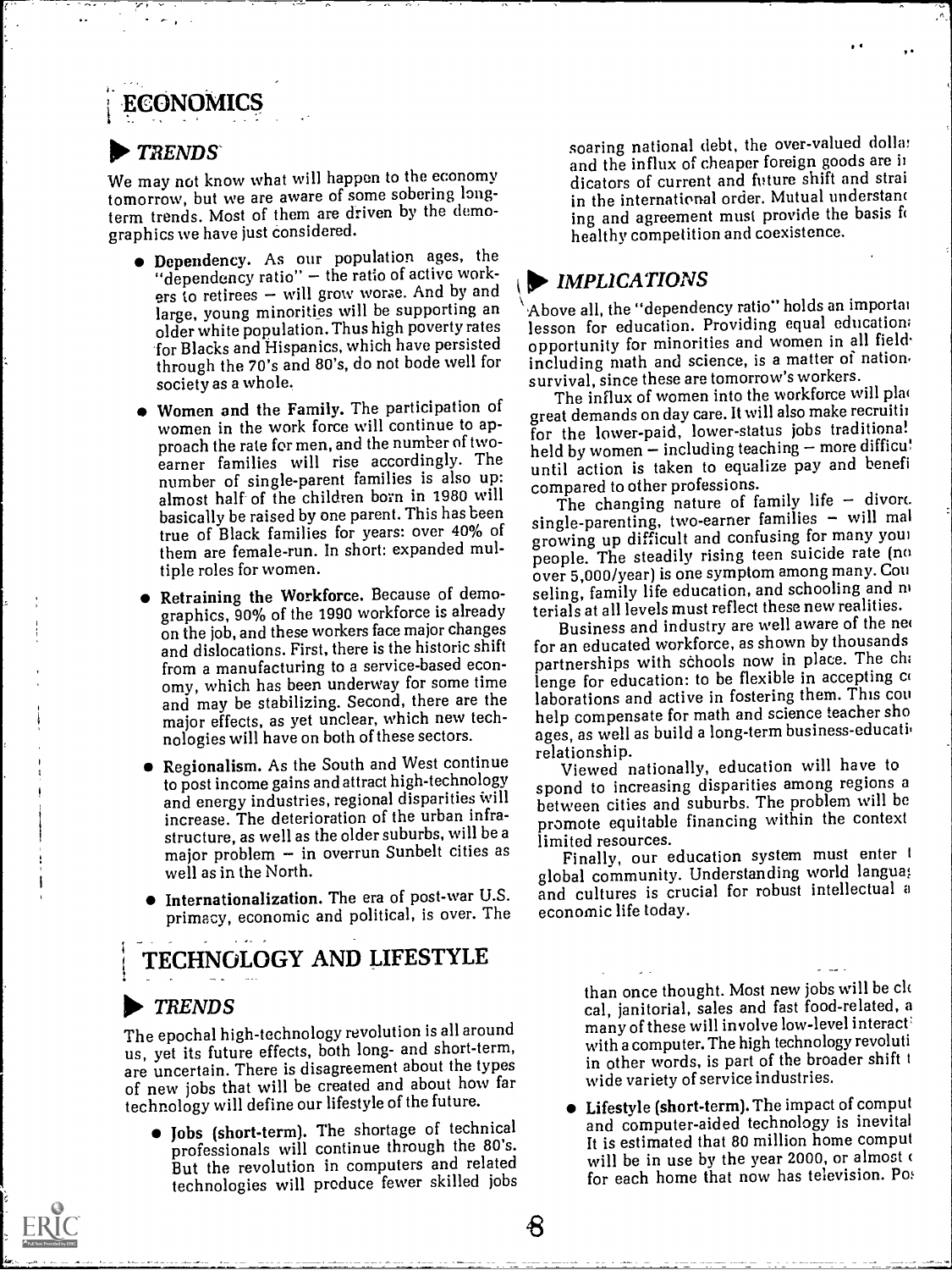bilities for shopping, working and learning at home are great, but how much we will want to sacrifice "getting out" is uncertain.

- many more operatives than controllers of the between, with many jobs enhanced by technology and many others remaining routine.
- Lifestyle (long-term). More work at home could well. Traditional work-retirement could yield The standard approach of a computer class - like to cycles of work, education, leisure and trainsocial costs, is already becoming popular.

### $\blacktriangleright$  IMPLICATIONS

Whatever scenario proves true, one thing is clear. already made the Schools will have to prepare students to adapt to uable resource.

# POLITICS AND VALUES

## TRENDS

Politics is probably the least certain area for prediction, since the business of detecting political and struggle to pick up dropped federal services, value shifts is extremely subjective, and such trends are known to be precarious. With that in mind, here are some suggestions.

- $\bullet$  Special Interests. Politics seems to be following the lead of social institutions in that it is beindependent voters continues to rise, indicating the ascendancy of issue over party-voting. Special interests and political action committees are exerting greater power.
- Individualism. Citizens are actively pursuing their own particular interests themselves. Tax revolts, class action suits, referenda, initiatives and litigation of all kinds, it seems, are here to stay.
- ideology and increasing regional diversity. A major issue to be decided centrally, however,<br>will be the distribution of resources among regions. Increasing congressional representation. be a factor in the outcome.
- programs will suffer as defense spending and

change as never before. The ability to learn and conceptualize will become as important as factual knowledge and specific skills.

Jobs (long-term). As computers take on routine Jobs will demand frequent retraining to keep up tasks, it is possible that most work will require more skill and higher-level thinking, placing a higher premium on education. However, another scenario is a bi-level workforce, with aging of the population, will call for schools to bewith technology. And as patterns of work and leisure use of their time. These trends, together with the aging of the population, will call for schools to become vigorous providers of continuing education.

new technology. The reality will probably fall The immediate problem for schools, however, is<br>hetween with many inhe enhanced by technol what to do with the revolution in their own backyard. The immediate problem for schools, however, is The computer is arguably the most important educational tool since the printing press. It is still a relative newcomer in the classroom, but its use cannot afford to lag.

ing. Later (or part-time) retirement, which saves technology is changing and growing easier all the social costs, is already becoming popular. The Computers are best used as an educational tool, a typing class  $-$  is fast becoming irrelevant, since the technology is changing and growing easier all the with promising applications through curricula and in all grades. Of course, substantial change will be needed in classroom organization and teaching<br>method. The experience of businesses which have already made the difficult transition should be a val-

> climb. At the same time, state budgets, which<br>have remained fairly level for the last ten years, show no signs of change. Thus states will and education will have to compete to maintain its share of this pie.

### IMPLICATIONS

coming diverse and multiple. The number of  $A<sub>s</sub>$  decisionmaking becomes increasingly local and independent voters continues to rise, indicating regional, education will be faced with the challenge As decisionmaking becomes increasingly local and of building a political base of support from which to compete for limited resources. Building coalitions across parties and interests will become crucial as the political landscape diversifies.

For state boards of education in particular, this will involve defining and consolidating a role in relation to other policymakers, both within and outside the education community. Close links should be fostered with local and regional planners.

• Decentralization. Decisionmaking has become Frequent hearings, disputes and threatened litimore and more decentralized, reflecting both gation will continue to be a problem for education in general and state boards in particular, unless alternative resolution procedures can be promoted.

(due to population) in the South and West will ing and the rise of home schools, religious funda-<br>be a factor in the outcome. The mentalist schools, and private schools generally. Limited Resources. In the federal budget, social of support for public education, fostering already retirement payments, it seems, will continue to and avoiding unnecessary conflicts. Another manifestation of the trend towards individualism has been the exercise of choice in schooling and the rise of home schools, religious funda-State boards should focus on strengthening the base improved relations with established private schools,

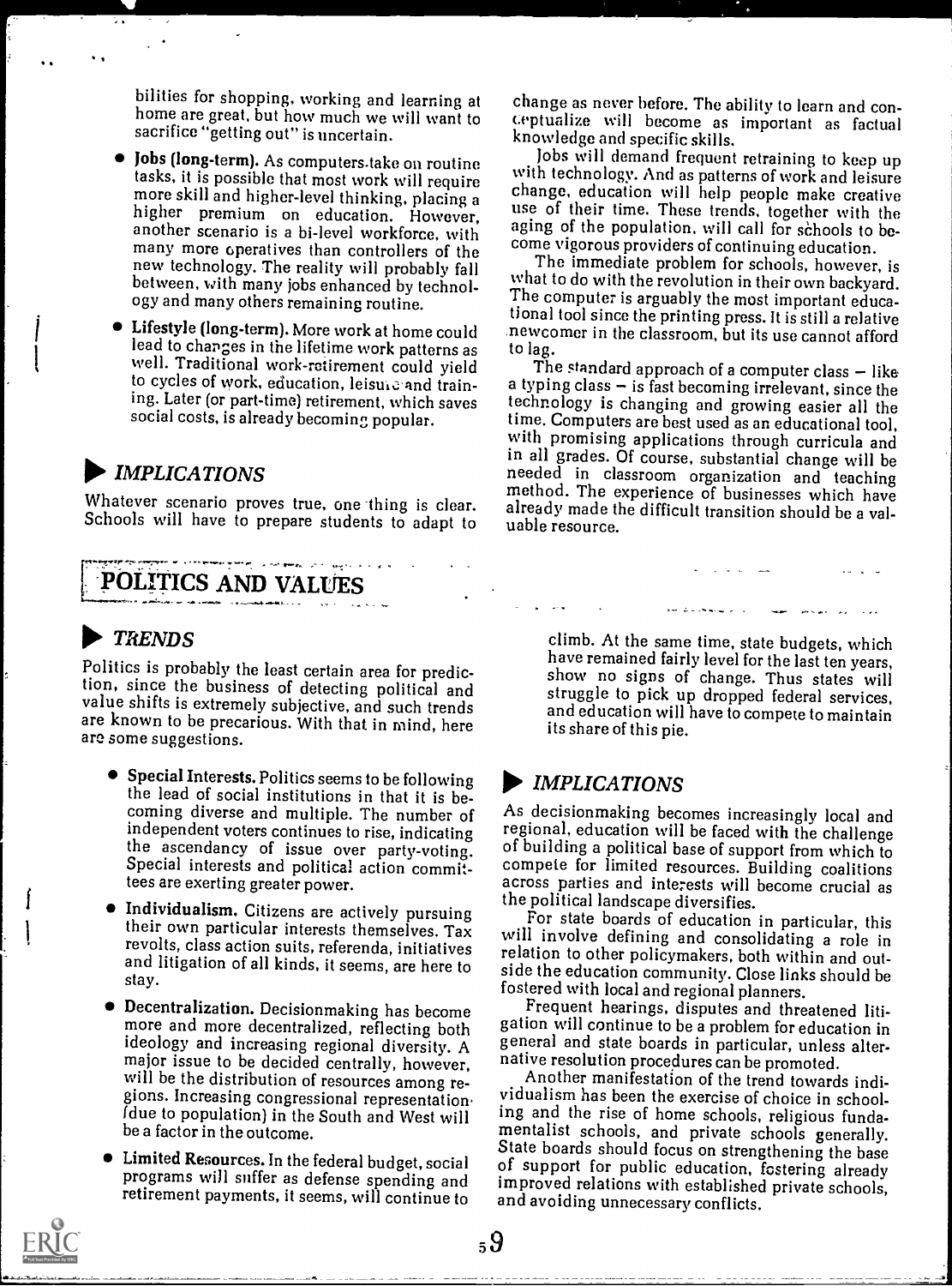# III. WORKING WITH STRATEGIC PLANNING

Now that we have reviewed a number of significant social trends, and their dynamics and implications, where do we go from here? Even such a highly condensed overview of our environment seems overwhelming, for we know a great deal about what our society will look like in the near future, and the various paths it may take further ahead.

No organization can hope to consider and plan for every social change. The key to strategic planning is to select the trends which promise to be most relevant to the organization and its mission, and then plan for those as exhaustively as possible. This may involve and frame several strategic issues which you think<br>organizational reappraisal clarification of personal the trend will raise for your organization. Then, for organizational reappraisal, clarification of personal values, and soul-searching in no small measure. It is

The step-by-step strategic planning method we will outline and sample here is based roughly on a system developed by United Way of America for itself and other not-for-profit organizations, which was based, in turn, on corporate models. It was outlined for us at the Breckenridge conference and at the NASBE Annpal Meeting in October by George Wilkinson of the United Way. What follows is our own adaptation for state board members and other educa-

tion policymakers. The process works best in small groups, which makes it ideal for state boards of education. We have not specified the particular operation of the planning sessions. This depends on you and the culture of your organization. However, we have recommended several special techniques which are particularly useful at various points in the planning process.

#### STEP ONE: Planning Focus

Identify and describe the focus of your planning your organization or agency and its mission. This should include a general statement of vision and a list of goals, responsibilities or objectives. The mission may be stated broadly at first; you may find yourself refining it later. The outcome of planning is strategy to help your organization fulfill its mission.

#### **IFLER TWO: Trend Statement**

Identify and accurately state the major trends influ- encing your organization now and in the future. In scanning for these trends, consider four possible areas: the "macro-environment," or general societal trends (such as we considered in the last chapter); the "industrial environment," or trends that will affect



your industry (education) in particular; the "comne. titive environment," or trends among institutions that provide similar services to yours or compete for common funds; and the "internal environment," or trends within your organization that will affect its ability to respond to external pressures.

### STEP THREE: Trend Analysis

Consider the impacts of these trends on your organi zation and its mission. To do this, choose one trend and frame several strategic issues which you think each issue, consider all the strategic challenges (threats and opportunities) which that issue might present.



Figure 1. Futures Wheel

A "futures wheel" (Figure 1) is a useful tool fi exploring the implications of any issue. Placing th main issue at center, the planning group spins o: implications in a brainstorm session, building out wards to third- and fourth-order effects. The grou then labels each implication as "threat" or "oppo tunity," and uses the diagram as a springboard for further discussion.

### STEP FOUR: Need for Action

Rate the probable need for action on each strategi challenge. For each threat and opportunity, discu its degree of impact or importance, probability occurrence, timing - immediate, near (1-2 year-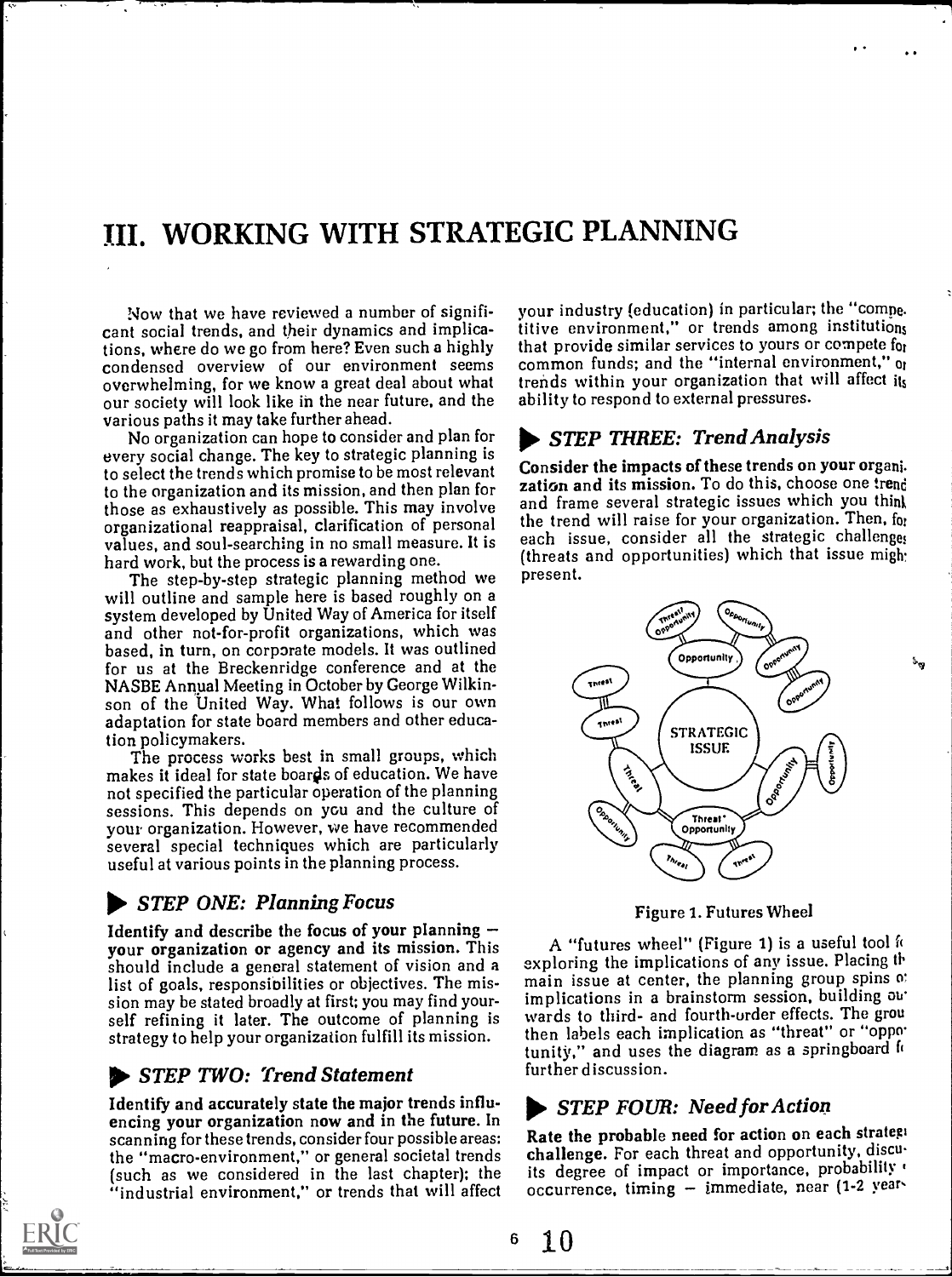mid-range (3-5 years), or distant (6 or more years)  $$ responsibility of your organization. Taken together, these factors represent the need for action, to be rated low, medium or high for each challenge.

# **STEP FIVE: Resource Audit**

Rate the probable ability of your organization to respond to each challenge. To determine your ability to influence or respond effectively to each challenge. briefly consider your relevant strengths and weak-nesses: the resources, expertise and authority of your organization in that area and the limits to that power.<br>Rate your organization's ability to influence or re-<br>heat procented as a power. spond effectively as low, medium or high for each clude: challenge. The "nominal group technique," or secret unswayed opinions. The tallied results are then used question, and<br>as a basis for further discussion. The results are then used organization; as a basis for further discussion.

# **10. STEP SIX: Action Priority**

Rank the challenges in order of priority for action. rhe "action priority' of any issue is the product of :teed for action (Step Four) and ability to respond bility) and your<br>Step Five). ence each issue:



#### Figure 2. Decision Matrix

A simple tool like the "decision matrix" (Figure 2) can aid in ranking any group of objects along two setting of priorities is a difficult, subjective problem, best addressed by open full-group discussion.

# Xo STEP SEVEN: Organizational Response

Consider possible organizational responses to these :hallenges. The heart of the planning begins here: iowever, by identifying priority areas within the -end under discussion. This analysis should readily urface a number of possible strategic directions or esponses. Starting at the top of the action priority ist, consider possible responses to each challenge, iiscassing the prospects, feasibiliy, costs and reper-<br>vassions of each response. Note that planned action n one area may positively or negatively affect your



## STEP EIGHT: Strategic Plan

Integrate your analysis of organizational responses into a strategic plan. Drawing'on your discussion in the last step, select and organize your favered rebest presented as a planning brief, which should in-

- a restatement of the environmental trend in question, and the strategic issues raised for the
- a listing of threats and opportunities posed by these issues;
- a ranking of these challenges by action priority, noting need for action (impact, timing, probability) and your organization's ability to influ-
- a primary timetable of organizational response, assigning tasks, cost, responsible agencies or individuals, and completion dates, as far as possible;
- a contingency plan or plans, less detailed than the primary timetable, to be used as a starter pia:. if specified threats or opportunities prove more or less significant than assumed.
- a back-up discussion explaining the selection of the base and contingency plans with reference to the trends, challenges, priorities, and responses developed above.

common dimensions. Using the matrix if you find it<br>helpful, rank the challenges from top to bottom in Three and initiates consideration of another major<br>priority. No matter what techniques are used, the theory is the state You will find that not every trend in question leads to the formulation of a full strategic plan. Record the ideas developed anyway. They may be relevant to Three and initiates consideration of another major trend.

### STEP NINE: Restatement of Mission (optional)

leciding where to focus response and resources, and viable mission statement encompasses the priorities : hat action to plan. You have simplified the task, and plans of your organization. Reviewing your Revise or expand your initial mission statement (Step One) to reflect and structure strategic plans. A completed planning session, formulate a general objective for your organization in addressing the trend in question, as well as several strategic directions which reflect the specific responses you have planned. In question, as well as several strategic directions<br>which reflect the specific responses you have planned.<br>Integrating this into the mission statement will allow<br>future budgeting and evaluation (see Chapter Five) to<br>tie i future budgeting and evaluation (see Chapter Five) to tie in directly to your organizational objectives and priorities.

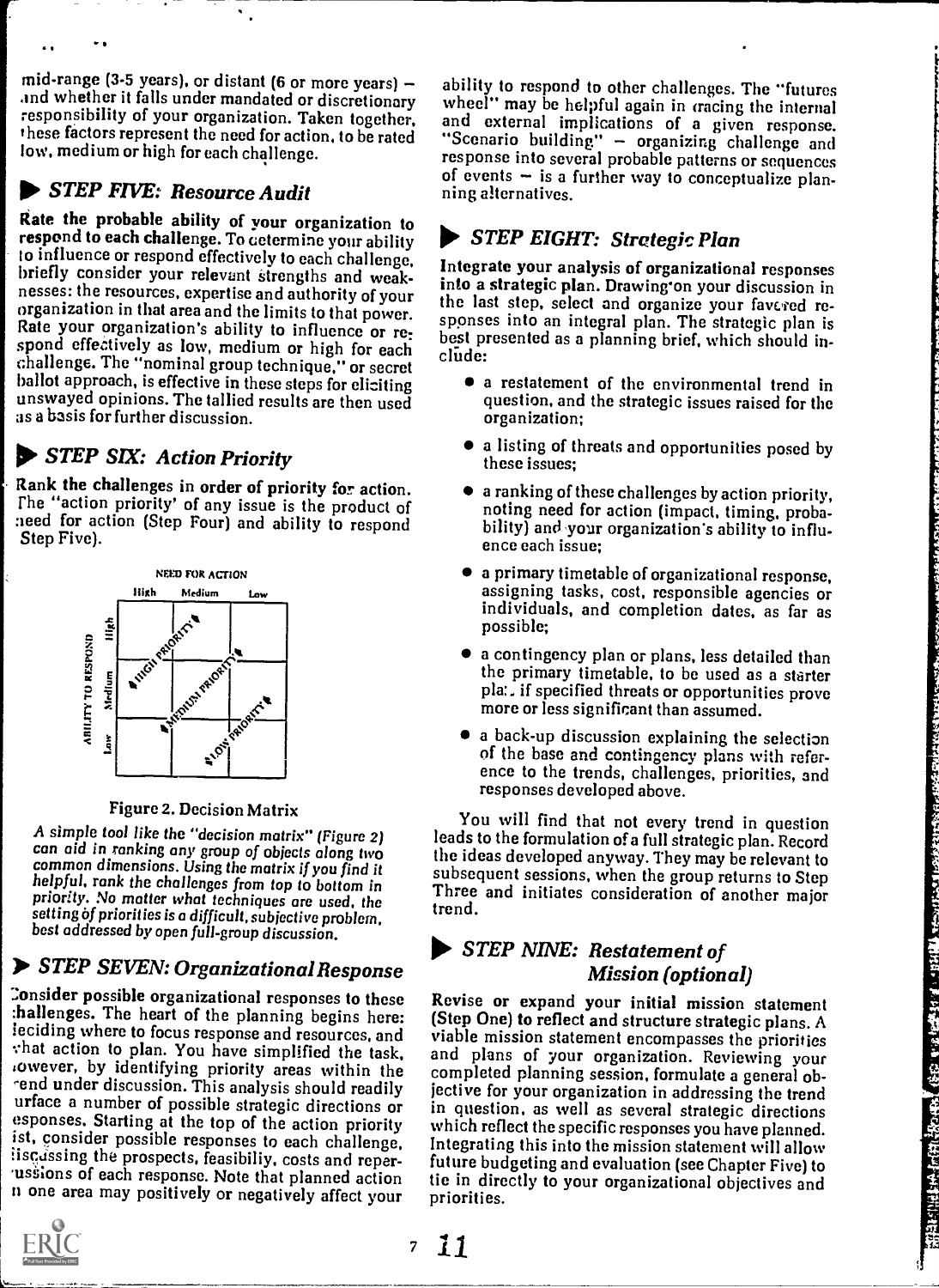# IV. TWO STARTER EXERCISES: COMPUTER TECHNOLOGY AND LANGUAGE MINORITIES

To help you begin thinking in a strategic planning mode, lot us rehearse the first stages of a hypothetical planning process for two strategic environmental trends: the computer technology revolution and the growth of non-English speaking minorities. These two trends promise to have high educational impacts. They also demonstrate the range and flexibility of strategic planning applications. You may think of each exercise as the first half of a planning brief. whose revision and completion is up to you. Much of the material for this example was drawn from the Breckenridge conference. The information presentee is general: you may wish to complete the brief in rela tion to your own local experience or specific policy setting. You may well disagree with some  $-7$  the specific assertions that follow; all planning has a subjective clement. Our hope is to stimulate your reactions and your thinking in a strategic planning mode.

# EXERCISE ONE: PLANNING FOR THE COMPUTER REVOLUTION

### 00. STEP ONE: Planning Focus

...Olf

Focus: state boards of education, collectively (NASBE) and individually. Mission: to provide a thorough and efficient education throughout each state, using the support and pooled resources of the association.

### **STEP TWO: Trend Statement**

The Computer Revolution. The proliferation of computers at home, school and work to perform a growing number of tasks is revolutionizing our way of life. By 1990, it is estimated that half of working Americans will be making use of electronic terminals on the job. 8.3 million personal computers were sold last year, and manual workers, will make<br>and the number in use may reach 80 million (about as fusing and frustrating for many. and the number in use may reach 80 million (about as many homes as now have TVs) by the year 2000. In education, the computer is still a relative newcomer. Three-fourths of all school districts use computers in classrooms, but a twenty-fold increase is needed to bring computers within reach of all students each day. Computers are redefining the knowledge and skills we need. Elementary pupils now spend less time on caicuation. It is thought that most of an enganeer's knowle.lge becomes either obsolute or computerized every  $\cdot \cdot \cdot$  ade. Clearly the opportunities ing center and threats cosed by this revolution are great, and cordingly. an i threats gosed by this revolution are great, and

' 3 still uncertain.

#### THREE: Trend Analysis

(rc.; ins of space. only challenges with fairly high impt, tance and probability have been retained in this  $\ddot{v}$ ..

#### ISSUE 1 Education for a Technological Future

Students should be prepared to meet the changin:, demands of the workplace and to understand the social implications of a computerized world.

7ala.

Opportunity (distant)  $-$  As computers continual to take over routine work functions. jobs will dement: more skills, higher-level thinking and continuous retraining, while leisure time will grow. Education and the ability to learn will become increasingly val uable in all aspects of life.

Threat (immediate)  $-$  Displacement of manufat turing and service workers by computer-aided technology, and a comparatively small rise in jobs fo technicians and programmers. compared to clerica and manual workers, will make the workplace con

Opportunity (mid-term) - The rapid pace  $\sigma$ technological change will provide new intellectua challenges for secondary classrooms, comprising sue' issues as privacy and communication, intelligenc and computing. and engineering and society.

### ISSUE 2 - The Role and Organization of School

The educational possibilities and demands o technology will make home an I work efficient learn ing centers, and may alter school organization at

p<sub>5pt.</sub>ns<sub>2</sub> of our educational system to the chal-<br>
<sup>2</sup>s still uncertain.<br>
<sup>2</sup>s still uncertain.<br>
<sup>2</sup>s still uncertain. Threat (near)  $-$  If math and science educatio training may eclipse the classroom as provider  $\epsilon$  vocational preparation.

Opportunity and threat (mid-term) - The rapi rise of home computing and educational software ref resents an important learning resource if linked anintegrated with school, as well as a competitor to telt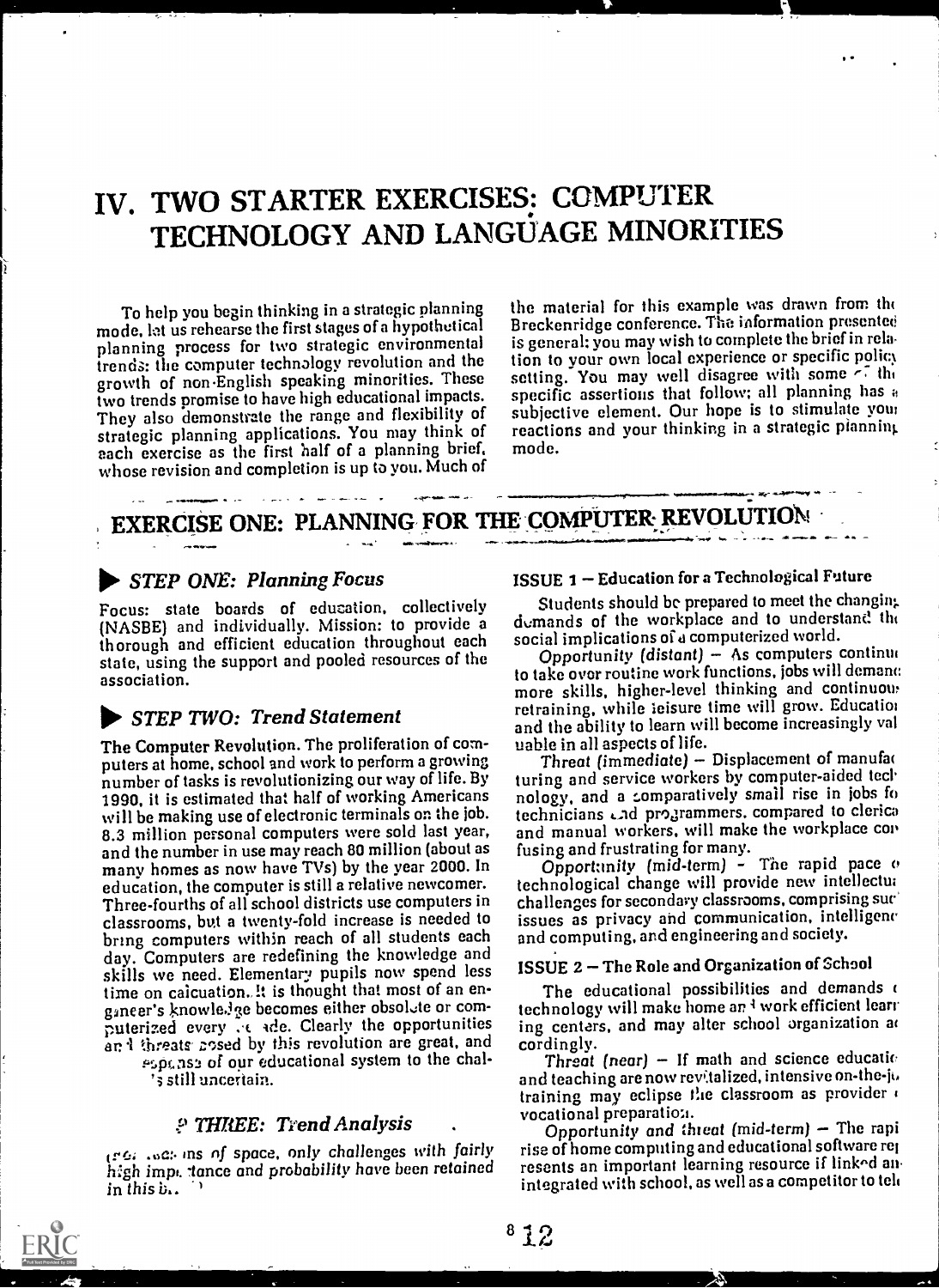vision. Yet if ignored by schools, home computers could become, like television, an uneven distraction from the school curriculum.

Opportunity (immediate) - The current interest of business in collaborating with schools could, if educators demonstrate eagerness and flexibility, become a significant new resource.

### $ISSUE$  3 - Changes in Teaching and Learning

 $\ddot{\phantom{a}}$ 

 $\ddot{\phantom{a}}$ 

Computers open new vistas in educational method,<br>but significant rethinking of current practice will be<br>needed to exploit this possibility.<br> $\frac{5}{100}$ . Home computing boom may upset or comple-

Opportunity (near)  $-$  computers can be used across the curriculum both as drill/tutorial devices and to and tocl-making to solve problems. However, these<br>higher applications require a degree of student<br>autonomy and an emphasis on intuitive, conceptual<br>learning that runs counter to current educational<br>trends.<br>Threat (near) –

tial of computers now in schools may weaken the<br>momentum of acquisition and leave education well<br>behind the rest of society in computer use. Structural<br>issues such as market size and software piracy threaten to handicap schools in relation to home computer use.

### ISSUE  $4$  – Fair Access to Technology

An expensive technology raises the problem of fair distribution among all students, a problem exafair distribution among and students initiatives.<br>Threat (near) - While unequal distribution of

computers should be expected at first, studies have shown high concentration of computers in large suburban schools, and the greater use of computers by the best students. This issue is magnified by the ownership pattern for home computers. The problem is especially appropriate for state education leaders to address.

### STEPS 4 and 5: Need for Action and Resource Audit

the creative potential in work and leisure. Need for action: low. Ability to respond: medium.

- 2. Technology causes workplace change and dislocations. Need for action: high. Ability to respond: low.
- 3. Technology raises new issues for the classroom. Need for action: low. Ability to respond: medium.
- 4. Intensive on-the-job training threatens the school role in vocational education. Need for action: medium. Ability to respond: medium.
- ment the school curriculum. Need for action: high. Ability to respond: low.
- 6. Business interest offers schools a collaborative resource. Need for action: medium. Ability to respond: high.
- 7. The computer represents a fundamentally new learning tool. Need for action: high. Ability to respond: high.
- 8. Schools threaten to lag behind home and work in computer use. Need for action: high. Ability to respond: medium.
- 9. Unequal distribution and access may imbalance school computer use. Need for action: high. Ability to respond: medium.

# STEP 6: Action Priority

(Questions of priority are highly subjective, since margins for error and disagreement in considering impact, timing, probability and ability to influence are multiplied.)

EXAMPLE: 
$$
\frac{7}{198665423.1}
$$
 high average low  
\n(This "scale ranking" method  
\nmay help the group to visualize  
\nthe process of assigning priorities)

### 0. STEPS 7 and 8: Organizational Response and Strategic Plan

1. Technology challenges schools by expanding (These are left to you! Refer back to the previous<br>chapter for guidance. You may continue to consider chapter for guidance. You may continue to consider the issue globally, or apply it to your particular position and setting.)



 $\overline{9}$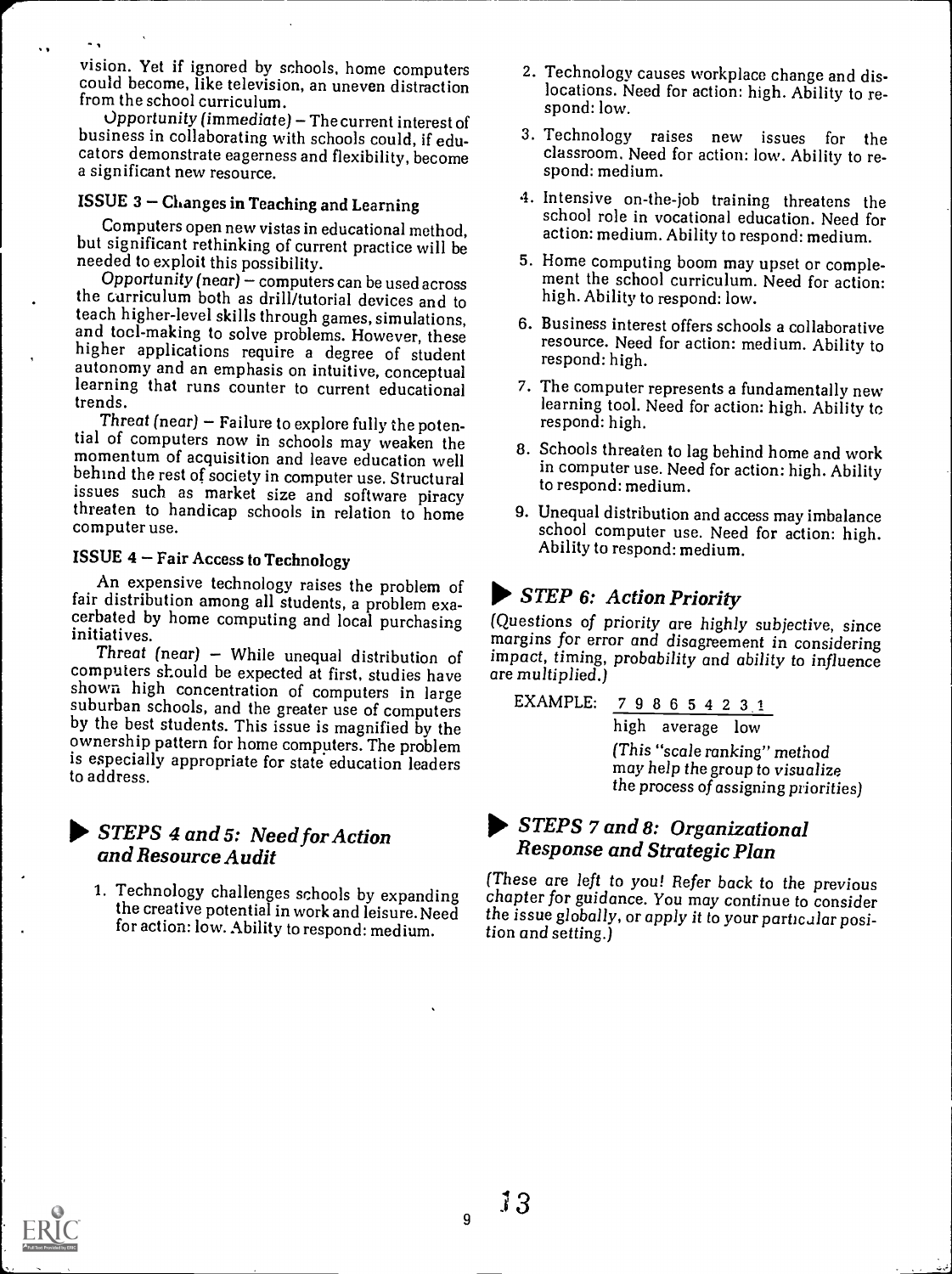# $\frac{1}{2}$  ,  $\frac{1}{2}$  ,  $\frac{1}{2}$  ,  $\frac{1}{2}$  ,  $\frac{1}{2}$  ,  $\frac{1}{2}$  ,  $\frac{1}{2}$  ,  $\frac{1}{2}$  ,  $\frac{1}{2}$  ,  $\frac{1}{2}$  ,  $\frac{1}{2}$  ,  $\frac{1}{2}$  ,  $\frac{1}{2}$  ,  $\frac{1}{2}$  ,  $\frac{1}{2}$  ,  $\frac{1}{2}$  ,  $\frac{1}{2}$  ,  $\frac{1}{2}$  ,  $\frac{1$ LANNING FOR THE GROWTH OF **RCISE 1WO: PLANNING FOR THE GROW IN OF SERVER AND REAL PROPERTIES**

### **STEP 1: Planning Focus**

r i s

Focus: state boards of education, collectively (NASBE) and individually. Mission: to provide a thorough and efficient education throughout each state, using the support and pooled resources of the association.

### **...**STEP 2: Trend Statement

The Growth of Language Minorities. Minorities of all kinds will constitute 20-25% of our population, and 30% of our youth, by 1990. In some states, such as Texas and California, minorities will constitute 40% of births in that year. By 2000, California and 53 cities will have "minority majorities." Hispanic peoples will be our single largest minority, due both to continued immigration and very high population growth rates (about 60% over the last decade). The impact of this growth on our schools, and the need to respond, will be tremendous, Exact national statistics on current numbers of students with English deficiencies are not collected, and future projections are even are taken<br>like the projection of the boom estimated support. more difficult to make. However, it has been estimated that there are 3.6 million students between the ages of five and fourteen now classified as LEP (limited-English-proficient) and receiving special services. The National Center for Education Statistics projects that their numbers will increase by 400,000 by the end of the decade and by an additional 600,000 in the 1990s. Whatever the exact figures, the great number of students who speak languages other than English,<br>and who may have various levels of proficiency in English, will represent both a challenge and a resource for our education system. Specific trends affecting education include changes in federal support, new directions in programs for LEP students, ongoing school improvement efforts, unmet challenges of equity and opportunity, and new issues of cultural maintenance and interchange.

### 0. STEP 3: Trend Analysis

### ISSUE ; : The Role of the States

Decreasing commitment of resources and regulatory control at the federal level will bring changes in state-local relationships in serving LEP students.

Opportunity (immediate)  $-$  The apparent federal return to a "hands off" approach to local program choices creates an expanded area of states' authority in the guidance, support, coordination and evaluation of programs.

Threat (near) - Previous patterns of close federallocal relations in administering Title VII support have left some state bureaucracies without the background or resources needed to fill new roles. Ex-

panded commitments of resources and expertise w be needed.

#### ISSUE 2: New Program Directions

Recent research is demonstrating the effectivem of a wide range of programs to teach LEP students.

Opportunity (near)  $-$  A wide range of progra options and strategies - bilingual, ESL, structure immersion, computer assisted instruction  $-$  is no available. States can play a major role in promoti services by developing program guidelines and st dent classification criteria, and by providing ted nical assistance in fitting programs to the differ( needs of various LEP student populations.

#### ISSUE 3: School Improvement Efforts

Recent excellence reforms represent both thre. and opportunities for LEP students.

Threat (near) - Action in most states to increa credit requirements for graduation and institute p, ficiency testing may adversely affect morale, retention and graduation of some LEP students, unless sto are taken to provide alternative procedures or spec

Opportunity (near) - The excellence movement and its reforms, by setting a new standard for all s dent achieveme<sup>-+</sup>, can be used to emphasize the i integration of LEP students in the school mainstreai

#### ISSUE 4: The Challenge of Equity

The under-representation of language minor students in special programs underlines continui gaps in opportunity.

Threat  $(mid-term)$  - Continuing poor represer tion of Hispanic and other language minority stude in special education, vocational classes, gifted  $\epsilon$ talented programs and other special services threate to create a bi-level system in which these stude only receive basic education. Hispanic college . rollment and retention has not yet improved, indic ing the need for greater efforts for their full inclus in college preparatory education.

Opportunity (near)  $-$  The interest and suppor parents and communities is a key factor in overce ing student language and educational deficits. S' boards can foster this resource by providing fort. for recognition and policy input.

#### ISSUE 5: Cultural Pluralism

Population statistics indicate that we are enter a new era in which our society will be possibly mi lingual, and increasingly multi-cultural.

Opportunity (distant) - The presence of la numbers of language minority students in the scho will represent a major new linguistic and cull learning resource for all students, which can be malized through new materials and classroom proaches.

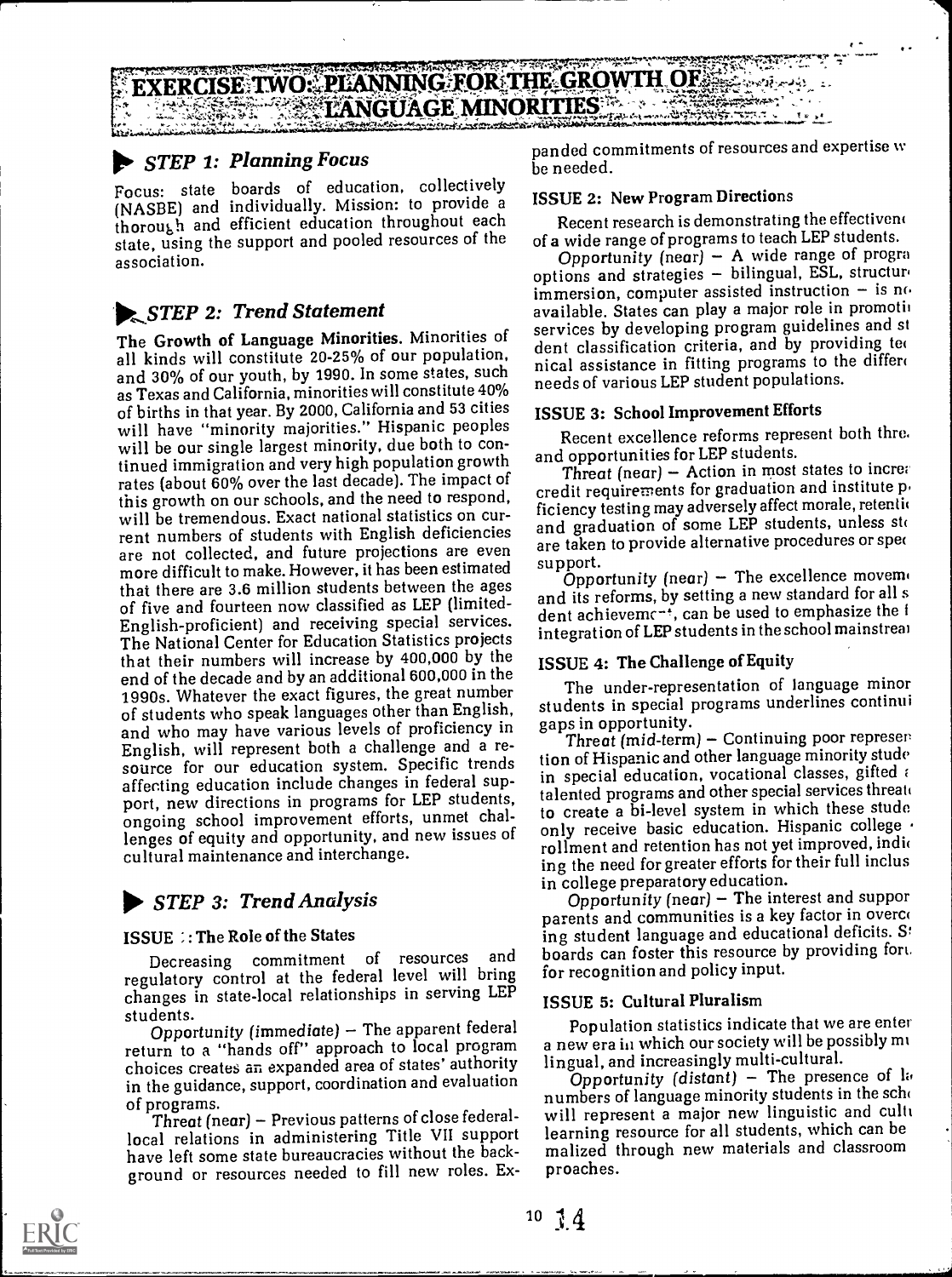Threat  $(mid-term) - Language$  and cultural maintenance is a growing concern rmong native Americans, Hispanics, and other minority groups and will continue to be so as educational mainstreaming progresses. Attention to these legitimate concerns through the use of appropriate, responsive teaching strategies and materials will promote goals of cultural understanding, English proficiency for all, and political harmony around a potentially volatile issue.

 $\sim$   $\bullet$ 

### STEPS 4 and 5: Need for Action and Resource Audit

- 1. The diminishing federal role creates new state program and policy opportunities. Need for action: high. Ability to respond: high.
- 2. Lack of experience and resources handicaps some states in new roles. Need for action: high. Ability to respond: low.
- 3. New program options create new state leader- ship potentials. Need for action: medium. Ability to respond: high.
- 4. New graduation requirements may threaten LEP student retention. Need for action: medium. Ability to respond: high.
- 5. The Excellence movement makes available a new standard for LEP student achievement. Need for action: low. Ability to respond: medium.
- 6. Low representation in special or advanced programs threatens LEP student achievement and college preparation. Need for action: high. Abilty to respond: high.
- 7. Growing minority parent and community interest can be mobilized. Need for action: medium. Ability to respond: medium.
- P. Language minority students represent a new learning resource. Need for action: low. Ability to respond: medium.
- 9. Language and cultural maintenance is a growing minority concern. Need for action: low. Ability to respond: medium.

### STEP 6: Action Priority

1 6 3 4 2 7 5 9 8 high average low

### STEPS 7 and 8: Organizational Response and Strategic Plan

(These are left to you! Refer back to the previous chapter for guidance. You may continue to consider the issue globally, or apply it to your particular position and setting.)

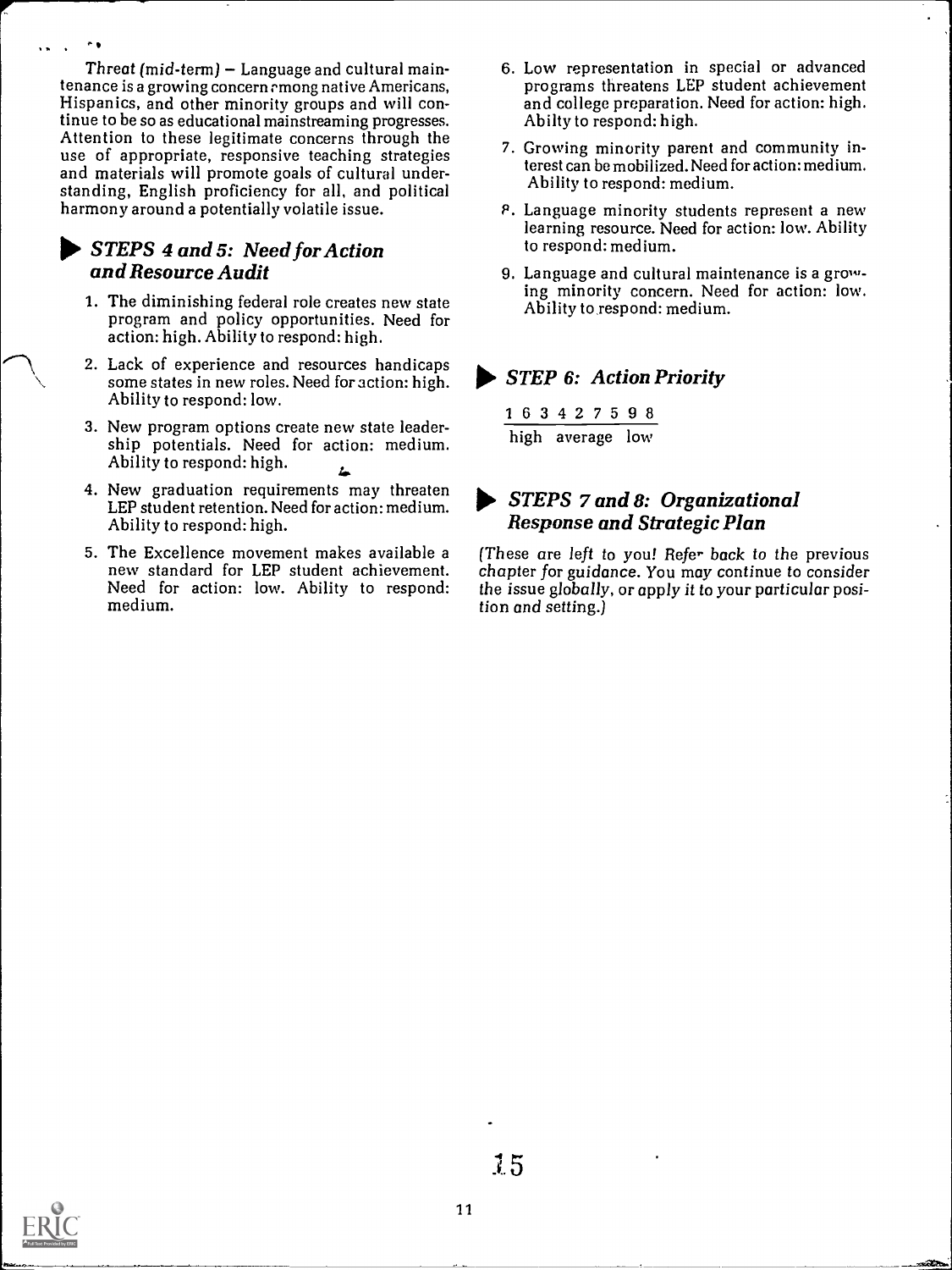# V. PLANNING IN THE POLICY ARENA

If you have followed our look at strategic planning this far, you now have some understanding of how a strategic planning process may be used by a hypo-<br>thetical planning group. But, you may ask, how does all this apply to an actual policymaking body, facing such realities as budgeting, management and policy implementation?

Fortunately, the application is not impossible, or even that difficult. A state board of education  $-$  or,

for that matter, a local board, legislative co agency division or advocacy group  $-$  itself natural strategic planning unit, thanks to size and existing working relationships. Th. ing suggestions for the practice of planning an primarily to state boards of education, and applicable to other groups concerned with e. policy as well. These are notes towards the use of strategic planning in the policy arena.

 $f^* = f$ 

FORESIGHT. The "foresight" or "environmental **4** scanning" element of strategic planning, which we worked through in the second chapter, is a first step that sets the course for the planning to follow. to develop issue-specific strategies, which The key to efficiency in the foresight process, which can easily grow out of control due to its potentially<br>limitless scope, is the use of existing resources. First, draw on the pool of professional skills within your<br>immediate group. Almost any experience in business, politics, economics, humanities or technology will be useful in focusing the investigation. Second, ex-<br>  $\overline{\mathbf{3}}$ amine closely the planning efforts of area or state business or governmental units.

Nearly all states have a state planning agency, proaches, which focus decisions on increasing big allocated within the governor's office, or some-<br>times within a management and hudget agency. All ture, exacerbate the prob times within a management and budget agency. Although once concerned mainly with physical and<br>economic planning, many of these agencies have budgeting cycle, can afford policymakers broadened their scope to include health and other<br>human services. Special commissions, legislative studies and higher education system reports are other sources of ready-made analysis. Some major state planning documents of recent years include: "Private Choices, Public Strategies" (Blue Ribbon Panel, State of Colorado); "Texas Trends" (Texas 2000 Committee, State of Texas); "Choices for Pennsylvania" (Office of the Governor); and "The Baby-Boom Generation: Impacts on State Revenue and Spending, 1950-2025" (Illinois Budget Office). Such documents not only contain background data and projections which can inform your own planning; they are also important data in themselves, since their recommendations may well affect future private and public decisions.

**2 GOAL-SETTING.** The planning method we have be real:<br>outlined creates strategies to address specific reflecte issues To be influential, the resulting "issue briefs" must be integrated with established goal-setting and

planning processes of your organization.  $W$ your standard planning cycle (annual, five-yt you should begin it with strategic planning be translated into the formal statements  $\epsilon$ plans or objectives used by your organization regular planning cycle exists, then your need tute periodic strategic planning is all the more

3 BUDGETING. This function is probably<br>3 tral constraint on governmental char BUDGETING. This function is probably innovation. Standard incremental budget reducing allocations for existing objects of  $\epsilon$ budgeting cycle, can afford policymakers perspective, a greater sense of control over pr and even increasing creativity and flexibilit locating admittedly limited resources. The program-based budgeting to determine the to (direct and indirect) of each current and organizational objective or direction, is a his. ommended planning too Although state h education do not have final budget authorit developed strategic planning perspective ca urably strengthen requests to legislatures an nors in the critical process of budget negotiati

tional management  $-$  the translation of g MANAGEMENT AND EVALUATION. policies into operations  $-$  is the essential "en of planning. Linking the strategic plan to ope or managerial plans is essential if policy goal be realized. Of course, not all strategic goals reflected in operations, due to internal and  $\epsilon$ constraints. Strategic planning is by naturo tious and flexible, and should remain so. This